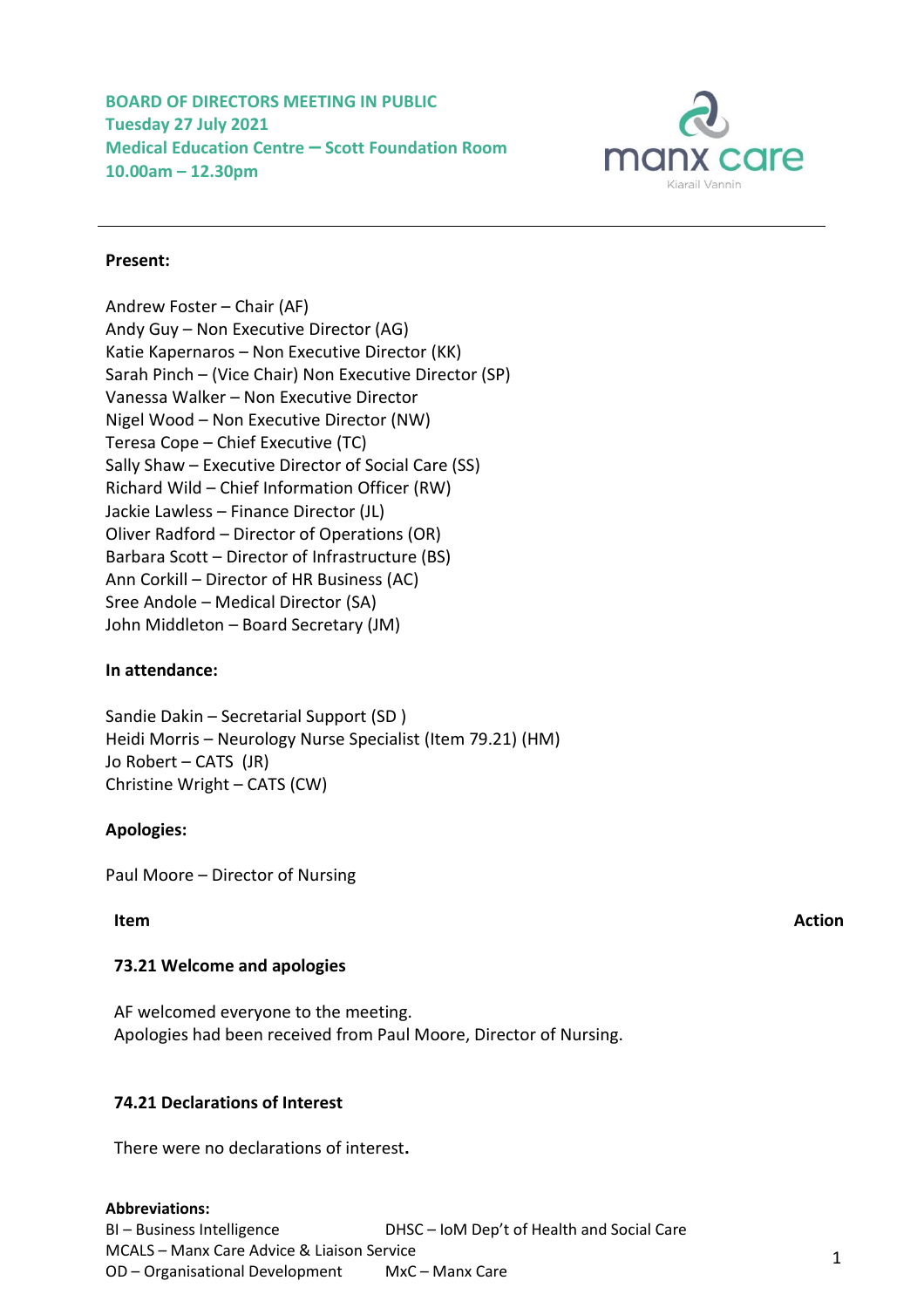# **75.21 Minutes of the meeting – 25 May 2021**

There were no amendments required to the previous Minutes.

**The minutes of the meeting held on 25th May 2021 were ACCEPTED as an accurate record.**

### **76.21 Matters Arising**

There were no separate matters arising, not covered by the Agenda.

## **77.21 Notification of any other items of business**

There were no other items of business requested.

## **78.21 Corporate Risk Register and Board Assurance Framework Update**

JM confirmed that following discussion with the various Board committees the Corporate Risk Register will now be taken to the next Audit Committee in September for further refinement, with the intention of producing an organisational wide Risk Register which will form part of the Board Assurance Framework for Manx Care.

**The Chair advised that the Corporate Risk would form part of future meeting papers.**

# **79.21 Service User/Staff Story – The Neurology Team**

The Chair introduced Heidi Morris, Jo Robert and Christine Wright, members of the Neurology team, who had been invited to attend and present a service user/staff story to the Board.

The team gave a slide presentation on one particular case where it was felt that additional resources could have made a difference ultimately to the individual's independence and whilst details are substantially accurate, some details have been changed to protect patient confidentiality. The presentation concluded by highlighting key areas which HM, CR & JR believe could make a difference to their patients, namely no availability on island for planned respite care, patient access to medication available in England, the ability to work more closely with other specialties and the use of effective technology and that a Business Case has been put together for additional resources.

Teresa Cope, Chief Executive, thanked the Neurology team for their presentation which resonates, advising that it is inappropriate for a patient to have to come into Hospital to get the right package, when a slight uplift in the care package could have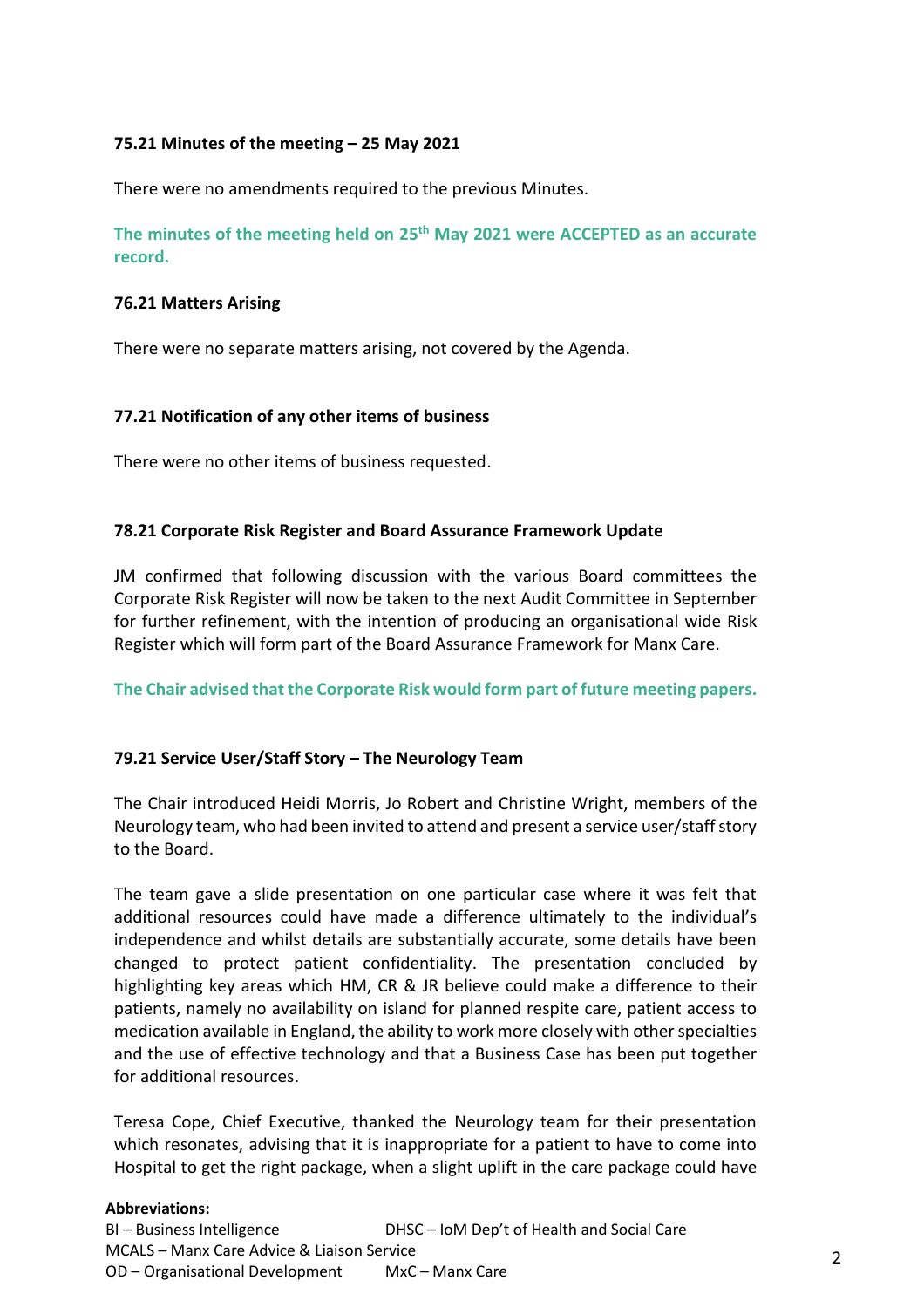made a difference and ultimately maintained the patients' independence. TC advised that a programme of work has been established, and that this offers the opportunity to improve multi-disciplinary working and to build a care planning approach involving all professionals and that MxC as an integrated care organisation should be able to do this well without the need for additional resource. TC confirmed that MxC are actively working with NICE, the DHSC and the Government and some progress is being made in this regard and that our internal approach to working and delivering NICE approved medications will shortly be brought before the Management Executive team.

As far as using effective technology is concerned, TC , advised that MxC would need to look at opportunities in the Digital plan for the amount of assisted technology that is available which would assist our patients and ultimately support their independence. Overall TC believes that MxC can make progress in the key areas highlighted and that a progress report be made to the Board in a few months' time.

Sally Shaw advised that she was aware of the case in question, this having been presented at the Quality Safety and Engagement Committee which has given rise to an action on her to look at the case, piece by piece. As it is a whole system approach that is not working and that whilst she understands the need for additional resources there is a need to look at what we already have and how these could be used differently. There are many differing factors which give cause for concern, such as the delay in the provision of a ramp, possible young carers support and assistive technology which should be scaled up quickly in all areas of health and social care.

Sree Andole believes that the pandemic has disadvantaged the group of patients who needed more physical and occupational therapy. At present there is much research into the remote delivery of such therapy and that this could assist our patients and that more of this type of technology will be available in the future.

Katie Kapernaros questioned whether one person was responsible for the management of this individuals' case. The team confirmed that there is no single contact point, but that there is now a longer term conditions co-ordinator in post, which the service user in question now has access to. Sally Shaw advised that Wellbeing Partnerships are being established and will be rolled out in the next 12/18 months and these will be able to support that complex need within our communities.

Andy Guy has asked for this to be raised in the private session of the Board due to the confidentiality issues and believes that this case demonstrates the historical lack of joined-up working between Departments and that whilst Manx Care have been required to use these services, we are currently undertaking the setting up of Service Level Agreements with those groups, some of which are not working and that these need to be revisited and resolved.

Vanessa Walker commented that she understood the frustrations of the team in trying to find resources to deliver the best care possible and confirmed that the MxC Board have a responsibility to staff as well as patients and service users and believes that whilst the story highlights just one particular case, this story is illustrative of more than just one case and that the wider picture of integration should be considered and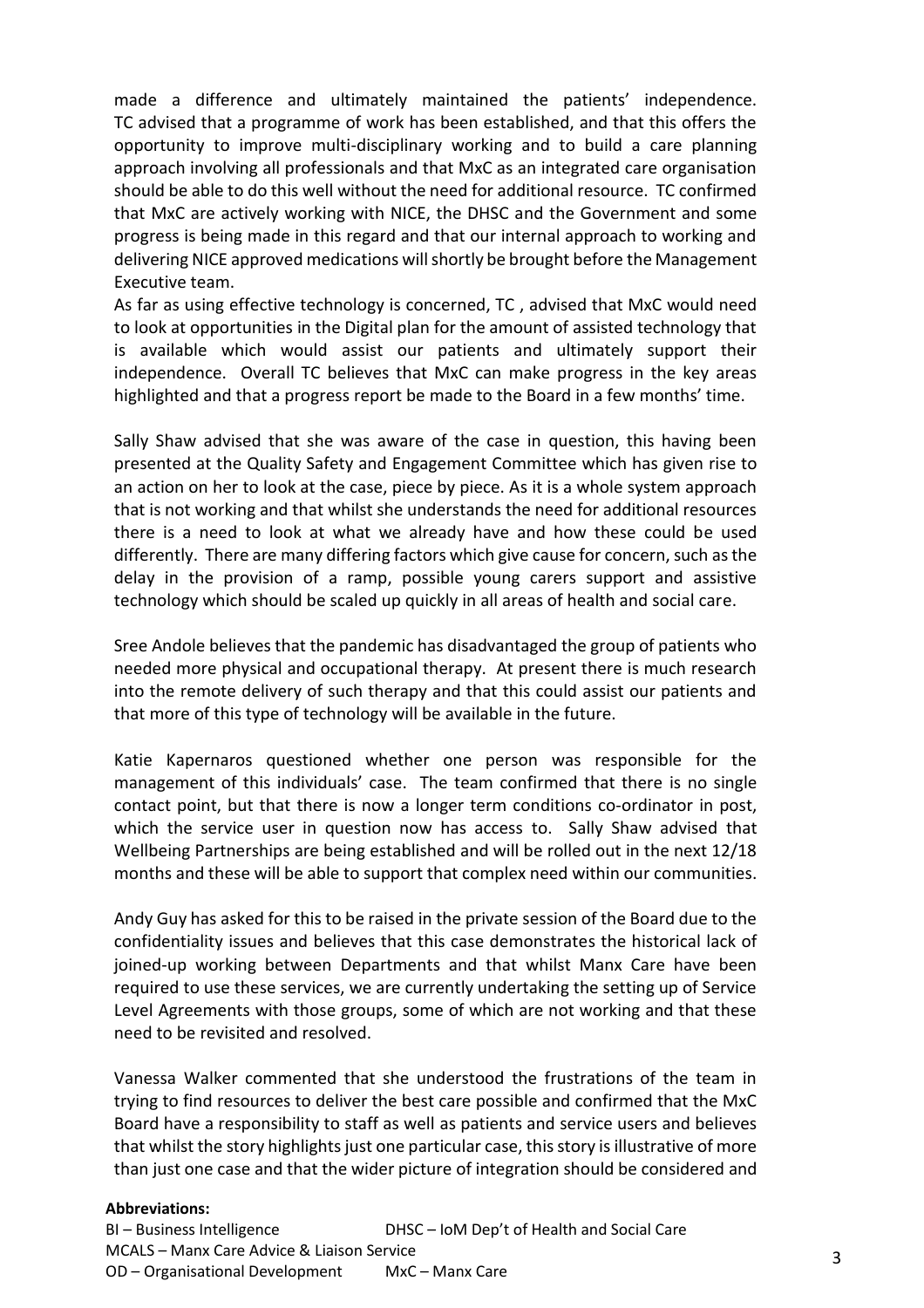that the whole situation should feel seamless, but that she is confident that this can be achieved.

Andy Guy agrees that integrated care should make a difference, with the Wellbeing Centres co-ordinating care however as those pathways are not yet in existence and are largely untested, this group of patients potentially need to be looked at immediately and may have to carry out an analysis of this pathway and use it as a test case for full integration.

Richard Wild noted that the team had spoken of their inability to see notes from other care groups and that this case has illustrated the importance of being able to do this. The 7<sup>th</sup> Caldicott principle is the duty to share, and with the way that the system is currently configured makes it very difficult to fulfil this duty, which requires that registered and regulated health or social care professionals need to be able to share information about the care of a patient with whom they have a legitimate relationship. RW confirmed that the implementation of system support for this is some time out, as it is a very large piece of work, but when in place it will be transformational, but in the short term we need to consider what can be done to facilitate the sharing of information.

The Chair thanked the team for their presentation which has put together a story of a service which needs considerable improvement, frustrating for the staff and where there are issues of resource, technology and co-ordination and the Business Case which has been put together for the improvements in that service will be considered by the Executive Team.

**The Chair advised that a progress report will be brought back to the Board in a few months' time.**

# **80.21 Chairs Report**

The Chair gave his report to the Board and referred to the difficulties surrounding the Coronavirus which had already been referred to in discussing the arrangements MxC have had to put in place to manage a public meeting. The Chair also confirmed that some of the Board are based off-Island and that whilst he had been appointed to the role in September 2020, he had only been able to visit the island last month, but had been impressed by the people, the place and the facilities.

#### **81.21 Chief Executive's Report and Horizon Scan**

A copy of the report had been circulated in advance, which summarised the activities conducted by her during late June and July and was supplemented by the Horizon Scan which details the actions being undertaken by each of the operational care groups, together with a summary of TC's visits and meetings with service teams over the course of the month. TC confirmed that both herself and all other Executives place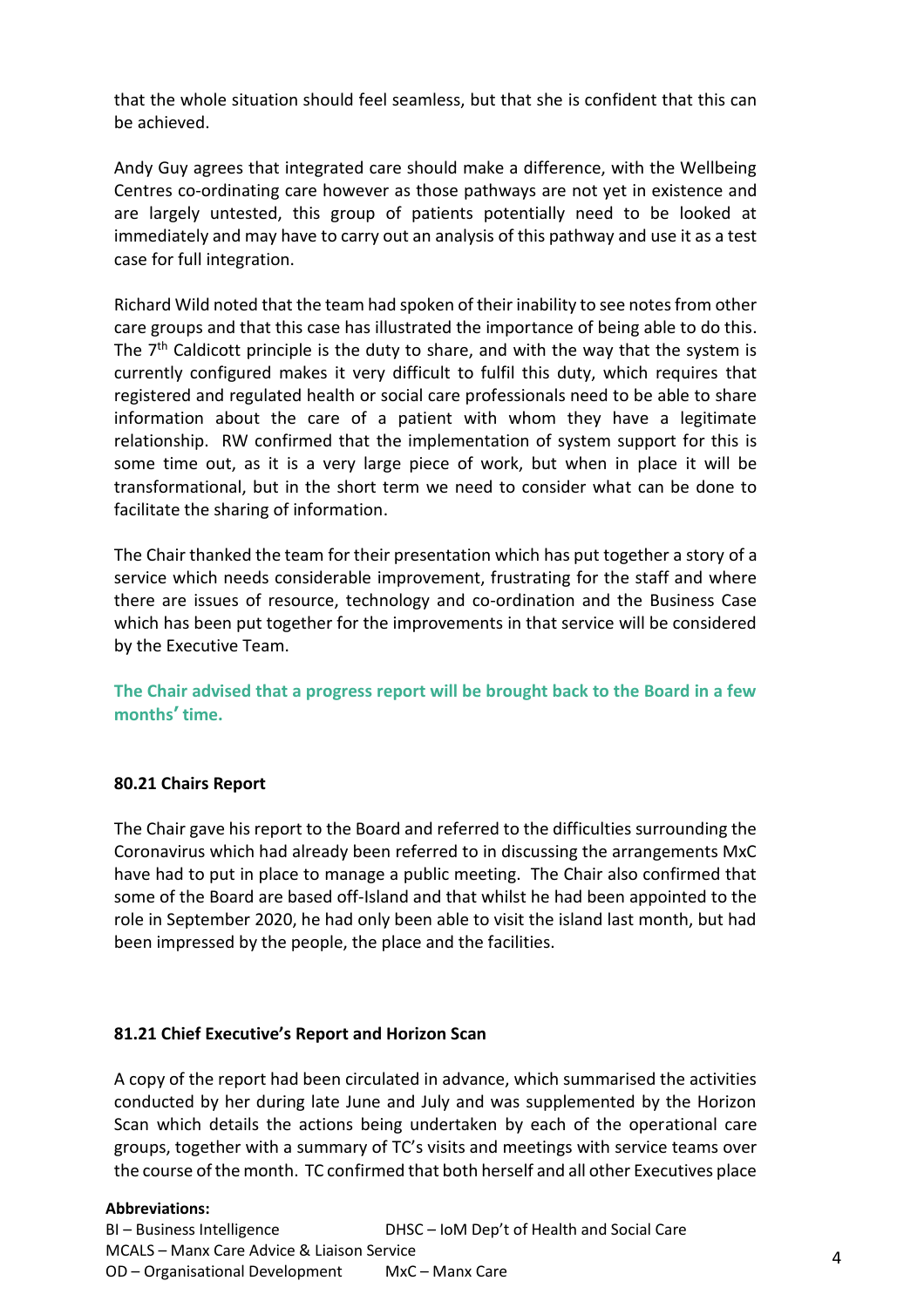a high importance on visibility and have been out meeting teams and supporting them as much as possible. TC gave an update on the Covid situation which she confirmed to be moving rapidly with the number of cases in the community increasing significantly during July, to the point that Manx Care, with effect from 19 July will be introducing visitor restrictions across a number of Health and Care settings. TC also advised that the command structure has been stood up, with the Bronze Command meeting 3 times a week and feeding into the Silver and Gold Command meetings. TC advised that the Vaccine programme is increasingly successful in that the rise in case numbers, unlike previous outbreaks, has not resulted in high numbers of admissions. TC advised that there are currently 7 hospitalised with Covid, 1 patient in Critical care and added that she is impressed with the way staff are responding to the situation. TC stated that it is important to note that in terms of community transmission, there are now in excess of 2,000 cases due to this particular pandemic which exceeds the numbers experienced in the previous 3 outbreaks going back to last March and that with numbers not translating into high hospital admissions, this clearly demonstrates the success of the Vaccination programme.

TC drew the Boards attention to the commencement of the Manx Care Advice and Liaison Service (MCALS) which is due to go live next week and offers a confidential telephone and email service accessible to patients, service users, carers and their families and which mirrors the PAL service, which many will be familiar with from the UK. TC confirmed this to be a very important part of the Communications and Engagement Strategy and MxC interface work with patients and service users. The service will be operational from 2<sup>nd</sup> August and will initially operate Monday-Friday, between the hours of 10am – 3pm. TC confirmed that the effectiveness of the service will be evaluated and then progress to building out from there. TC advised that Executives are in the process of signing off the Standard Operating Policy, for how this service will operate. TC invited questions from the Board.

AG enquired whether MxC were confident that the "catch up" programme could be complete by the end of the financial year, or whether there would be a need to manage DHSE and the Government's expectation that some of the funding would need to be carried over into the next financial year. TC advised at this stage, it was too early to predict that need, but confirmed that the Business Case was initially written with the expectation that all funds would be utilised within the current financial year, with a clear programme of delivery but obviously all heavily caveated by Covid, which will have an impact on our ability to deliver. TC advised that there are certain elements which are fixed and do not rely on hospital based capacity, so the opportunity to work with Medefer and 18 Week Support should be unaffected, although the ability to deliver the programme within the timescale will be closely monitored and that as part of the Integrated Performance Report, a monthly update will be provided and at that point will also track financial expenditure, and if it does appear that we will need move funds across, this will allow us to send an early signal across to DHSE and Treasury.

OR confirmed that weekly meetings are being held with suppliers Medefer and 18 Week Support and is still confident that the programme can be delivered by  $31^{st}$ March. OR advised that we are looking to increase our capacity with the purchase of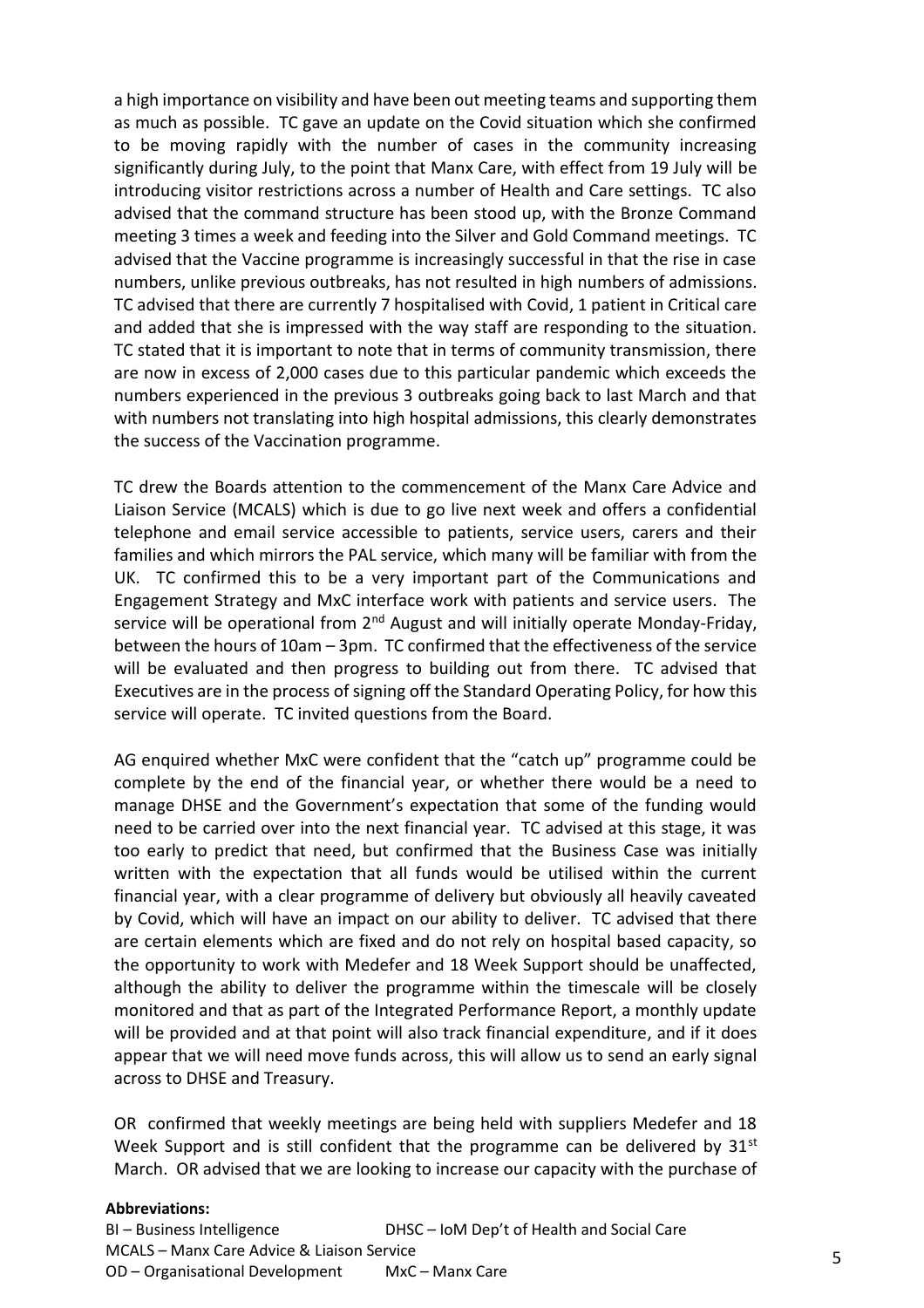1250 Cataract operations from 18 Week Support, to be delivered on Island using spare capacity in our Theatres, by freeing up one theatre for use on Friday, Saturday and Sunday. OR confirmed that there are 3 rooms available at the weekend to conduct Endoscopy procedures, which would give sufficient capacity for the programme of 1250 procedures to be completed by the year end, but that if staffing levels were adversely impacted by Covid, this would affect delivery by year end.

VW asked if the Palliative Care End of Life Oversight group could be invited to give a presentation on what they are achieving at a future meeting of the Quality Safety and Engagement Committee, as she would be interested to know whether staff are being able to recognise patients who are nearing End of Life, in non-Cancer specialties, and able to offer them help and support

# **The Chair asked that this be added as a Quality Safety and Engagement Committee Agenda item.**

VW also enquired whether the new MCALS service would be clearly advertised so that patients, service users, carers and their families would know of its existence and how to make contact. TC confirmed that she is in the process of signing off press communications and brochures which will support this service. TC confirmed that currently it is a small discreet service, with its own unique telephone number and email address, but believes that there is an opportunity to strengthen this relationship with the geographical hubs across the Island and to connect it in with hub working and the voluntary and community sector work, so it will become more integrated. TC advised that each day, MxC have a high volume of enquiries on the Manx Care Enquiries line and that it is the responsibility of MxC to help patients and service users navigate our system and need to ensure that these enquiries are dealt with promptly by the right people. TC advised that there is scope to develop this service by integrating it into the geographical hubs and can build out from this model

KK thanked TC for the Covid update, but enquired whether Manx Care are involved in an advisory capacity to the Government on such issues as the need to wear masks in the community. TC confirmed that the "Silver Command" participate in the Clinical Working Group, meeting weekly and discussing a wide range of issues such as social distancing, the approach to the using of masks, lateral flow tests and testing strategies which has been very active since as an island we are moving from an elimination and mitigation strategy, to a living with Covid strategy and that this is fed up to "Gold Command". TC was keen to stress however that whilst Manx Care are implementing restrictions to reduce the spread of infection, this only applies to Manx Care. TC confirmed that in summary, Manx Care do have the opportunity to influence, a session is being held tomorrow to look at activity over the last 3 weeks and to determine if the current Outbreak Plan, which Manx Care contributed to, remains current and relevant. TC confirmed that plans have been put in place detailing a new way for the optimum use of hospital beds and that there are red and white areas for Covid positive and negative cases, however the biggest potential impact will be the numbers of staff absent rising and this will drive the continuity arrangement which, although hospital admissions show as being low, will ultimately

#### **Abbreviations:**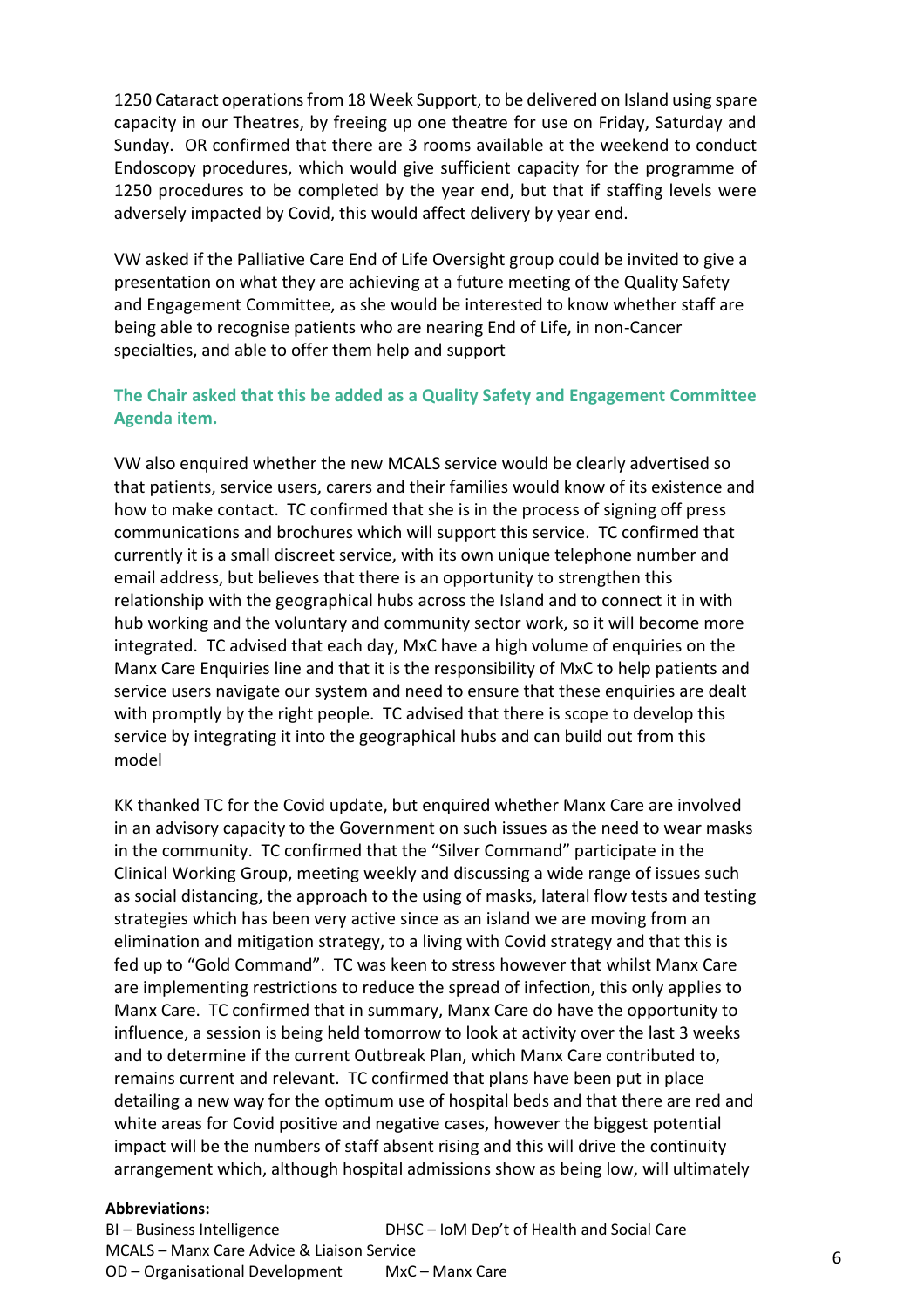mean that the ability to operate service levels at standard rates could be compromised, a position which is understood by Government .

# **82.21 Committee chairs reports (July –QSE, People, FP&C) (June – MHAL)**

The Chair confirmed that there are 7 separate Committees of the Board, which look at matters in greater detail following which a summary is completed. There are 4 such summaries which have been circulated with Board papers.

QSE Committee – VW advised that the QSE meeting is the first in the monthly cycle and that it has set a new theme for the other committees in terms of governance and administration, as it is useful for Non Executives to receive Board papers in advance, allowing them sufficient time to read all documents. VW advised that the Neurology team had also presented their patient story at the QSE Committee. VW advised that the IPR Dashboard is a document that continues to develop and whilst much improved, still has a way to go. VW commented that the Criminal Exploitation of Children & Vulnerable Adults is a well written and has raised awareness. Finally VW confirmed that although there is a new Executive team in post, she would like to congratulate them on their willingness, their support and transparency and that there is a tangible feel that improvements are being made.

People Committee – SP confirmed that at their last meeting, there had been a presentation on the setting up of the vaccination hubs from a staff member who was involved in the programme, which was not without its challenged, but that it had been a very powerful example of cross working and that she is delighted at the number of vaccinations that have been delivered. SP would like to congratulate colleagues, led by the Director of Human Resources for the development of the People Dashboard. SP confirmed that it is vitally important to say thank you to staff in the form of a "Team of the Month" and that whilst this does not have to be a big award ceremony event, it should celebrate staff who have gone the "extra mile" and have taken on additional work. SP confirmed that she met with AF yesterday and is encouraged by the speed with which this is happening and that the next step is to take it to the Executive Committee for signing off, returning to the People Committee ahead of being taken back to the Board. SP also echoed the comments made by VW and stated that it is a pleasure to sit on this Board, with the support and transparency offered.

FP& C – NW advised that papers arising from the last Committee meeting had been circulated in advance of the Board meeting. NW again echoed previous comments and confirmed that he welcomed the openness and transparency in communication. NW confirmed that the next meeting of the FP&C will take place with the full Board to discuss next year's budget. NW advised that the FP&C are introducing 3 new concepts, the difference between a budget, projection and performance. NW confirmed that improvements have been made to the presentation of the Management Accounts and that the IPR is evolving well and improving drastically. NW confirmed that had spoken with the manager of the Cost Improvement programme (CIP), a major service provider, about how support could be given to the Executive

#### **Abbreviations:**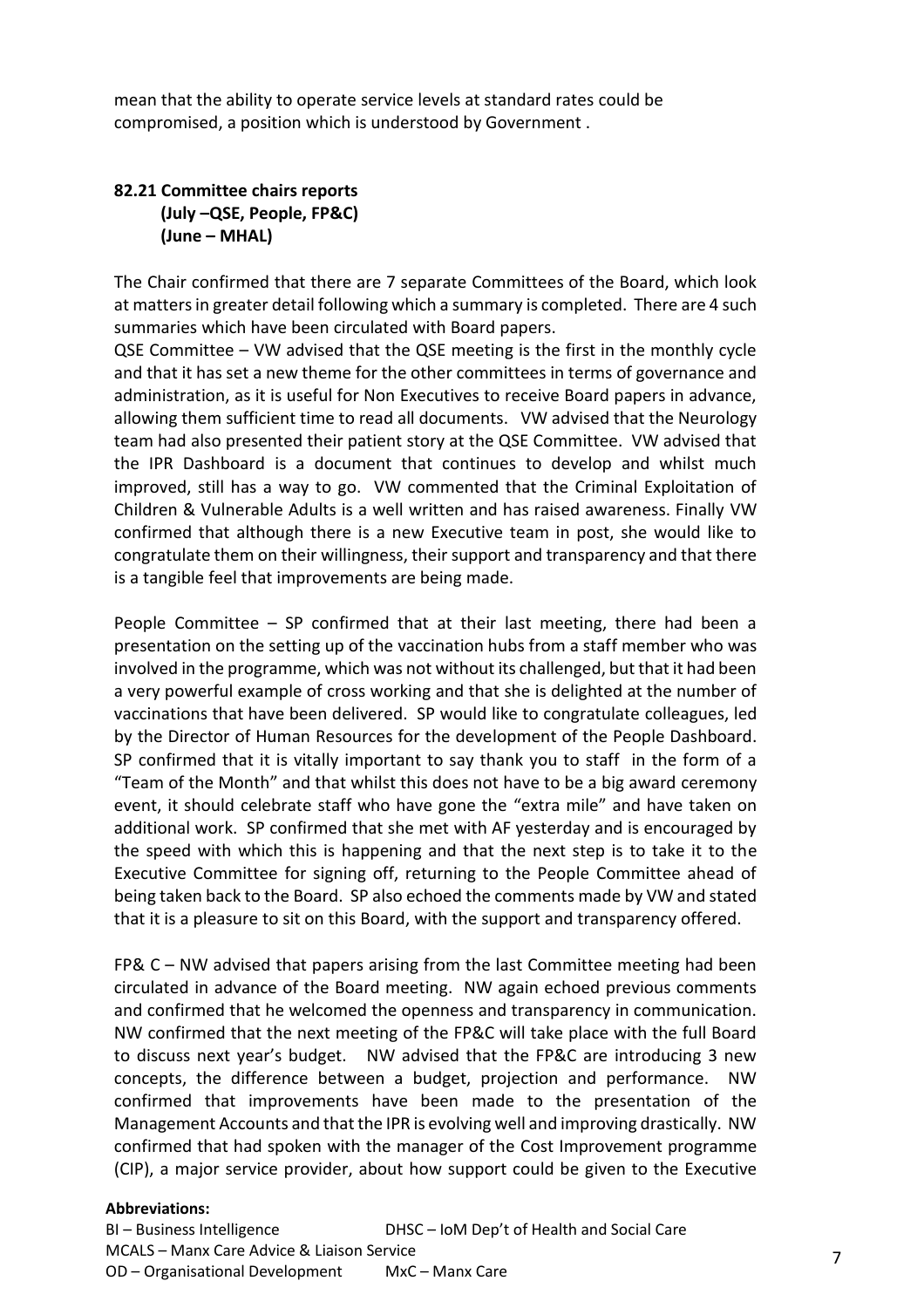team and Board as the process evolves. NW confirmed that Manx Care have a statutory duty around the issue of renewable energy and sustainability and feels that this should be part of the Board Agenda. NW advised that the individual Committees are challenging and purposeful and provide an opportunity for Executives and Non Executives to interact and draw on each other's expertise.

MHAL – AG advised that this was the first time that the Committee had met and that there were 3 key areas discussed, namely compliance with the existing Act, where it is felt that outdated legislation is hampering a dedicated team of individuals; the need to develop policies around some compliance issues and to take a role in shaping an argument for updated legislation. NW confirmed that discussion had centred around Section 115 of the Act and the aftercare, an often complicated and expensive area where there is no true policy about how those expenses should be contained or indeed clarity for individuals about what should be available. NW confirmed that they are looking to address this further and it is the intention to report back to the Board shortly giving a higher level of assurance.

SA confirmed that there is no Mental Health Capacity Act on island and that enabling an Act to mirror UK provisions would involve a huge amount of cross working, as it would not exclusively be for Manx Care to implement, but must involve the DHSC and others.

#### **83.21 Mandate Assurance Q1 Update**

The Chair advised that Manx Care was established on  $1<sup>st</sup>$  April 2021 and every year is given a Mandate on what is expected to achieve and invited TC to report on Q1 update.

TC advised that as well as the Mandate, MxC also published a Required Outcomes Framework (ROF) which sets out its priorities and which mirrors the requirements of the Mandate and that to supplement that document, MxC also felt it pertinent to revisit the recommendations of the West Midlands Quality Review which took place some 3 years ago, but where relevant recommendations were made. The papers circulated provide an update at the end of Q1, in these key areas – Mandate, Key Lines of Enquiry, and the recommendations of the West Midlands Quality Review. TC is looking for the Board to approve the Q1 Update report, so that it can be submitted for discussion with DHSC at the Mandate Assurance meeting scheduled for 11 August. TC confirmed that an update report will be provided to the Board at the end of every quarter. TC highlighted 2 areas where some progress has stalled, part of the Wider Transformation Programme led by the Cabinet Office, responding to the 26 recommendations in the Sir Jonathan Michael reports – Improving Patient Safety and the work that needs to be done to ensure that MxC have all appropriate policies and procedures in place; the Review of all Tumour Sites, and the Access Policy. TC confirmed that these are all pieces of work being led in conjunction with the Wider Transformation Programme and she confirmed that the Cabinet Office are in the process of moving over to KPMG, their new Transformation Partners, which has resulted in a small amount of slippage. TC confirmed however that a significant

#### **Abbreviations:**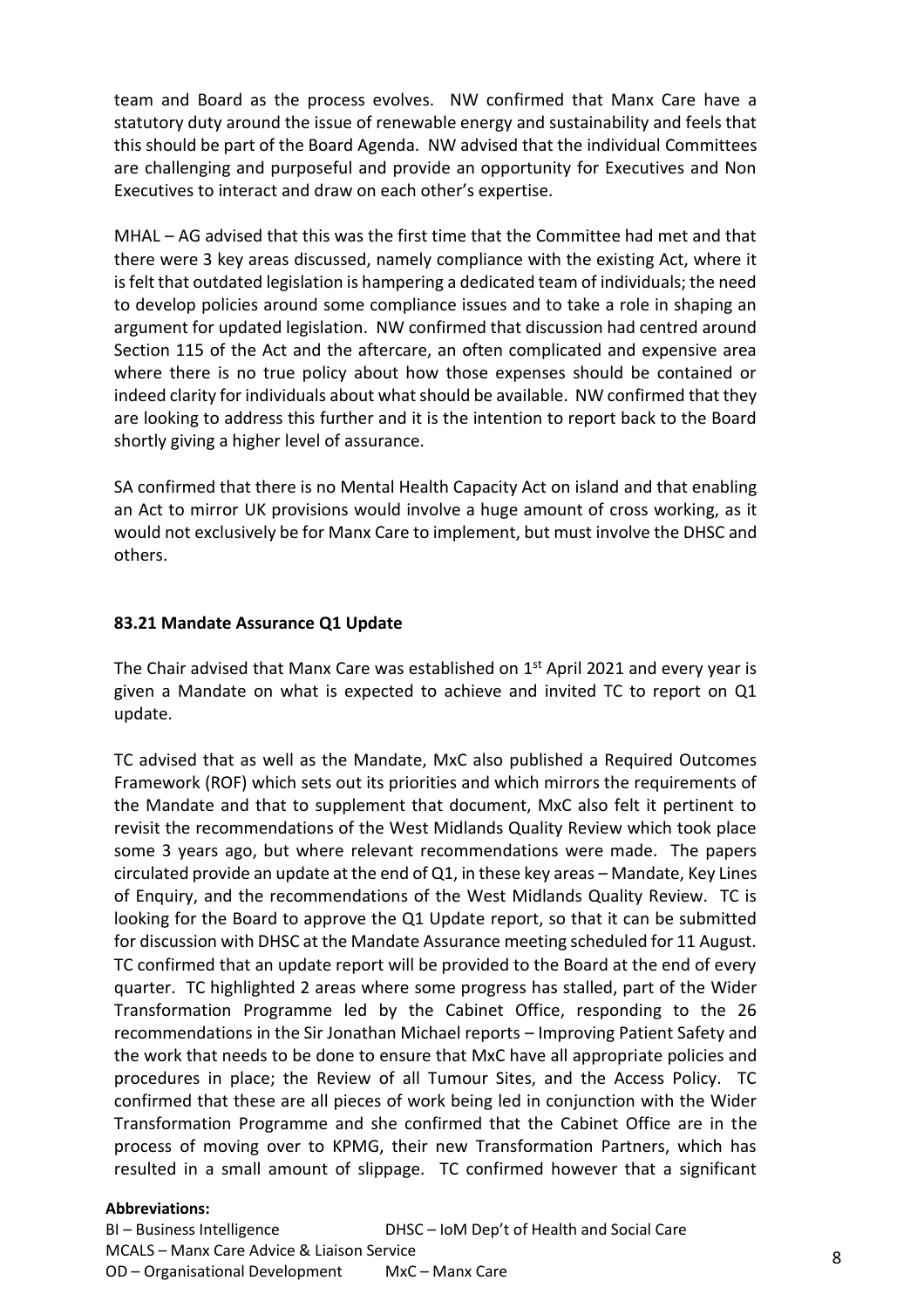amount of work has been done.in this quarter. She confirmed that the Theatre Improvement Programme is progressing well. The former Director of Nursing and the Medical Director have made significant progress with the Serious Incident Management Framework and Investigation Policy ensuring that MxC are a learning organisation and learn from the incident thus ensuring as far as possible that they do not reoccur. TC advised that a lot of progress has been made around creating a positive work culture, working with the Workforce and Culture teams setting that delivery framework. TC confirmed that MxC have a highly visible Executive team who have undertaken many staff engagement and listening events and are starting to put that into action. TC advised that there is now a Cost Improvement Programme (CIP) in place and that CIPs are now going through impact assessments. She advised that there has been a lot of work involved with historical business cases, identifying which are priorities from a MxC perspective and agree a funding stream for those, with the Business Case Review Group meeting weekly during this quarter which gives MxC a clear baseline from which we are able to manage the remainder of the year. TC invited questions from the Board.

KK confirmed she was happy with the progress made to date, however would draw attention to a blank cell within the report which should be completed before submission to the Department. Similarly JL, commented that the appendices referred to would also need to be incorporated prior to submission.

VW and asked for clarity regarding Serious Incident reviews and asked who investigated the incidents, how well trained they were, the robustness of the investigation undertaken and whether they were shared. TC advised that the Operational Policy sits around the Incident Management Policy and this document covers all of these points, but agreed that MxC should be able to give assurance to its Board and its committees, and to patients and their families that MxC do operate with a degree of independence, that our investigators are all trained to a good standard and that is all within the policy framework going to the QSE committee for final sign off this month. SA accepted that MxC do need to improve the timeframe of investigations, but that all other aspects of the procedure is reviewed and developed constantly.

AG confirmed he is happy to support the report, but would offer one comment under the KLOE from colleagues in the DHSC Question 008 which is described by the recommendations of previous existing commission of external reviews are collated and monitored is disingenuous considering these should already have been given to MxC as part of the history which is why there are so many WQRMS recommendations outstanding. AF advised that this is one of the points of the Sir Jonathan Michael's report in that there had been many previous reports and investigations whose recommendations had not been implemented and this is what MxC are looking to change, but there is a huge catch up.

AF referred to the Mandate Assurance meeting scheduled for 11 August where our performance will be measured against the Mandate and asked TC whether MxC could provide a form of self-assessment in the form of a RAG rating, which is already done against the Required Outcomes Framework and he feels that it would be useful to do

#### **Abbreviations:**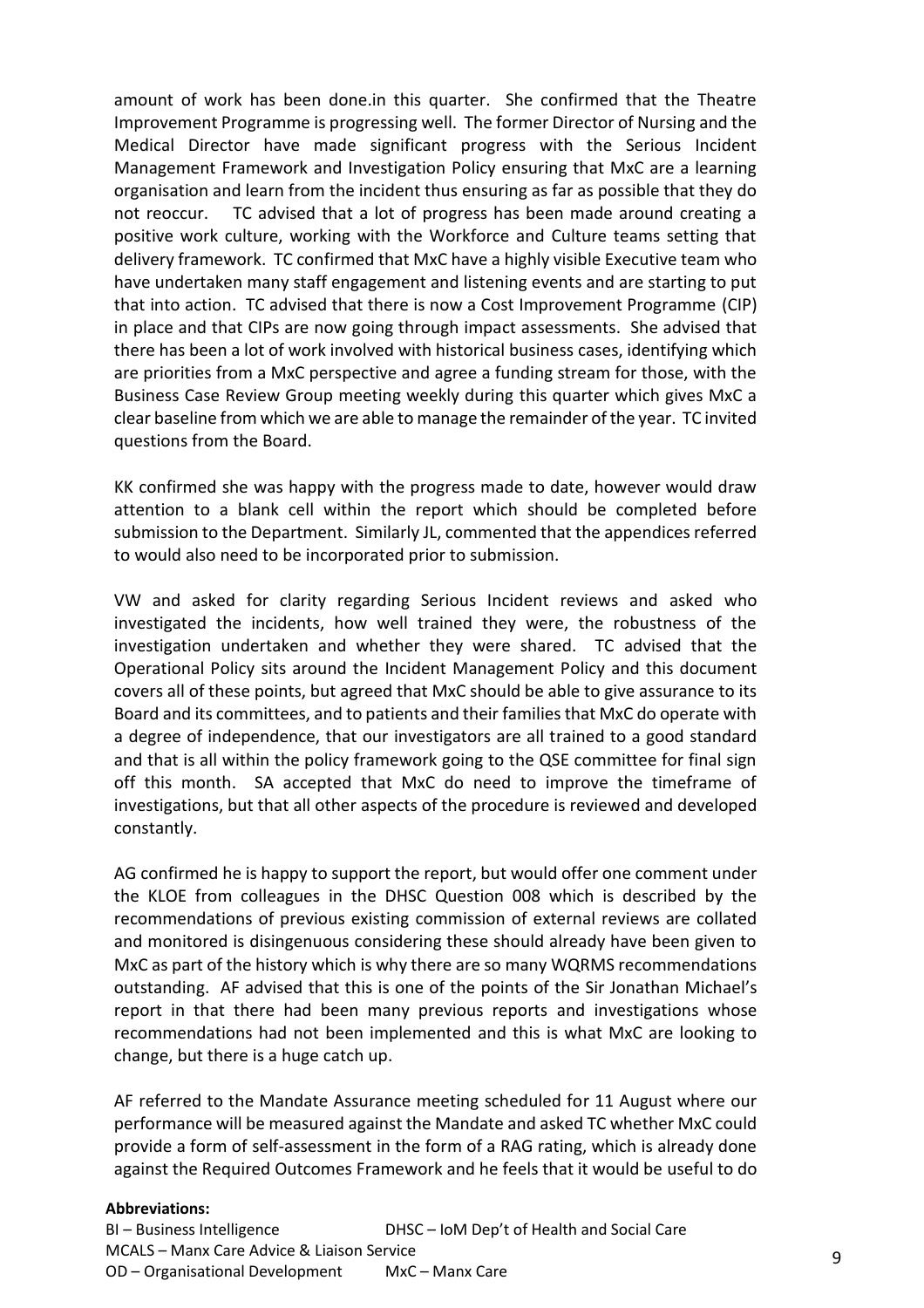the same for KLOES. TC agreed and would be happy to include this. TC also believes that a covering letter which identifies building on the base line that we presented before going live and some additional learning and updating of that base line that we have found subsequently during Q1, but to offer up, in the interests of transparency, the lack of progress in some areas.

VW asked what the vision is and the level of commitment for the Clatterbridge/Nobles delivery model. TC confirmed that piece of work is going well, with the clinical and operational teams meeting weekly with Clatterbridge and that is well defined within the contractual position with a very clear commitment to ensure that the quality of provision, the clinical pathways and operational procedures that are in use in Clatterbridge will transfer across and be used in Nobles and it will be a mirrored service where MxC will be able to give assurance to IOM residents that they will receive the same standard of care at Nobles, that they would if they were being treated at Clatterbridge. Our clinicians are linked into the governance systems around clinical support using the same standard operating procedures and TC believes this is one area where excellent progress has been made and is a strong model for future service delivery and is part of our Strategic Partnership Model to replicate and use clinical networks in the North West in order to ensure we are delivering clinically and financially sustainable services on island. TC confirmed that this will form part of the forthcoming Lets Connect session.

VW referred to the West Midlands Quality Review and asked for confirmation that we are not signing up to something which we are being prescribed to and not tailored to us. TC confirmed that it is important to revisit some of these recommendations to see if they are still appropriate and it is for MxC to decide which ones need to be implemented and which have been superseded.

**The Board agreed the Q1 Mandate Assurance Report.** 

#### **REFRESHMENT BREAK 11.10 – 11.20**

#### **84.21 Integrated Performance Report & Executive Overview**

A copy of the report had been circulated in advance. OR highlighted and addressed some of the areas of poor performance. OR advised that a successful business case had been made and funding achieved from the Treasury of £1.86m to increase our capacity and reduce the backlog accrued during the lockdown period and will be used to fund both Cataract andEndoscopy procedures with the assistance of 18 Week Support. Medefer have been commissioned to provide 10,000 virtual outpatient consultations across a number of areas with the highest waiting lists and Isle Listen/Minds Matter, a 3<sup>rd</sup> sector island based organisation will work with Mental Health to provide CBT and counselling, where there is currently an 18 month waiting list for CBT. OR confirmed that Cancer is another area where MxC performance has been impacted by Covid, and there has been an increase in demand following the lifting of restrictions, with the Breast Cancer service causing the most concern. OR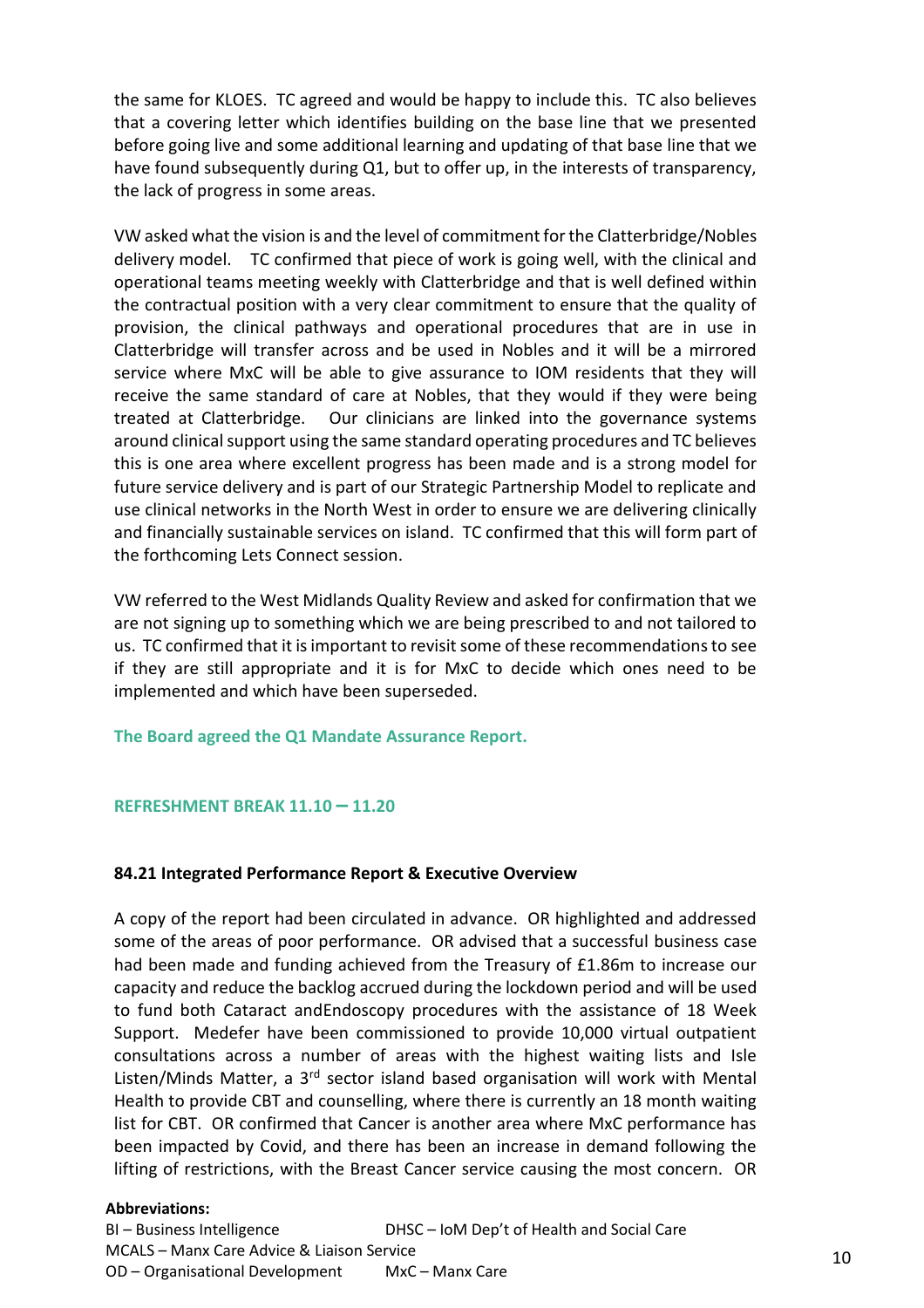confirmed that agreement has been reached with the Spire Hospital in the Wirral to purchase 80 clinical appointments and that they will undertake the whole pathway, but ensure they are involved in our MDT. OR advised that as far as diagnostics is concerned between 800 and 1000 Covid tests are being undertaken each day through our Pathology lab and that the team are working long hours to ensure that the test results are processed within 24 hours. This pressure could be alleviated by the decision made in Tynwald regarding the use of lateral flow tests, which are proving as effective. Finally OR advised that recent reports suggest that many members of the public are having difficulty in contacting their GPs during this period which is having a knock on effect on both A&E and MEDS. OR confirmed that MxC are working with GPs to introduce winter pressure funding so that additional capacity can be made available for weekdays, evenings and weekends, so that emergency appointments can be given for the same or following day which will obviate the need to attend A & E.

AF thanked OR for his report and although improvements in the format have been made, there is still a need for this to be continually developed so that trends can be seen and allow the benchmarking against comparable organisations elsewhere and highlights stand out for themselves, rather than the need for a verbal report. TC asked RW to comment on the huge amount of work needed for this report to be automated and to get it in the format, it is expected that this will be completed by the end of September which agrees the datasets for Mental Health, for Integrated Community and Primary Care for Hospital based services Diagnostics but that should track through which means we will have more of a format that we would originally like to have seen in the outset. RW confirmed that the report seen today has been produced by the manual extraction of data, but the work undertaken by Business Intelligence team under the auspices of the Health and Social Care Transformation Programme has seen the creation of an initial core data set, which will continually evolve and the automated report will be available for the October board meeting.

KK confirmed that progress of this has been monitored at the Data and Informatics Committee.

AG would like to see the availability of a mortality rate as it is a good early-warning sign and should be the first item in the report. AF confirmed that as soon as we have properly embedded historic clinical coding then MxC should get a proprietary mortality report, which gives a sophisticated benchmarking, as this is a deficit in knowledge. SA confirmed a crude mortality rate can be provided for the next few Board meetings.

VW commented that she understood the difficulty in getting the right format, as this data pertains to an integrated care service and therefore she is not overly critical of the current report. VW commented that from a Non-Executive perspective, she needs information that shows a clarity of vision, the right standards and which measures current performance against required outcomes.

NW commented that following 5 presentations given by care group leaders to Non Executives yesterday, he feels that there is a clear understanding of the data required and a desire to produce this, as well as great alignment with the leadership team.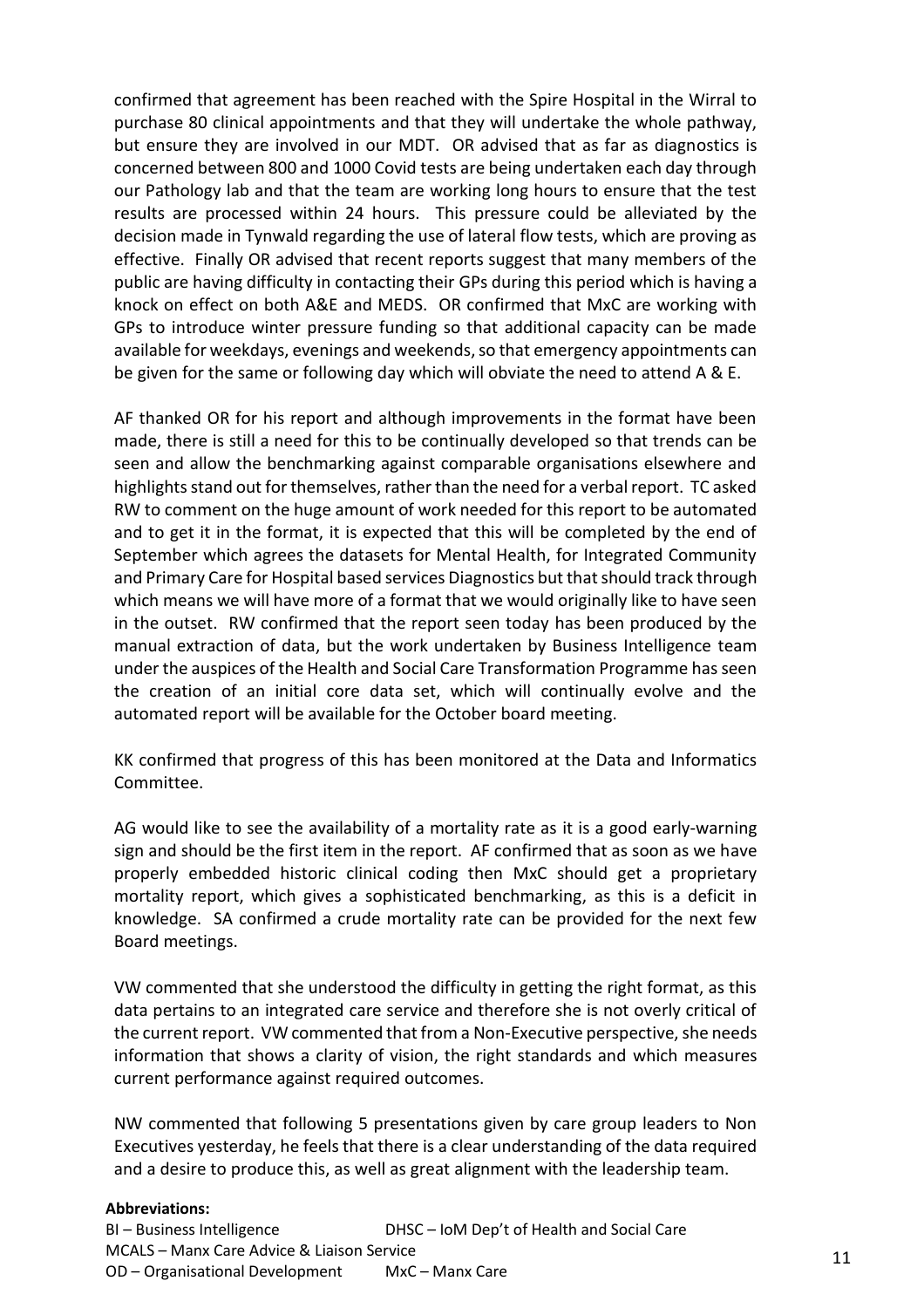# **85.21 Breast Services Update**

TC confirmed that there have been challenges in meeting the 2 week waiting standard and has been the case for at least 12/18 months. TC confirmed MxC commitment to delivering sustainable breast services on island and have already invested in additional workforce and have already approved the appointment of an additional Consultant Breast Radiologist, additional Breast Radiographers and are looking to appoint a substantive Breast Surgeon and are committed to providing clinically and financially sustainable breast services on island. TC advised that the failure to comply with the 2 week wait is not acceptable, but have not been able to put in place sufficient capacity from available workforce, due partly to the lockdowns and the increase in demand. TC confirmed that it is important to maintain the triple assessment one-stop-clinic approach and that to differ would not be best practice. TC confirmed that a decision has been taken to outsource some of MxC breast services and agreement has been reached with the Spire Murrayfield for the triple assessment and any required surgery commissioned for August/September and that this should see MxC return to trajectory, which is a short-term, interim solution to achieving additional capacity and referrals under the 2 week wait are being offered a choice of treatment locations, which has seen around 20% uptake, which will help capacity. TC confirmed that MxC had also worked with breast cancer charities during this period. TC advised that interviews for the Consultant Breast Radiologist will be undertaken in September.

AF confirmed this will offer a great improvement and invited questions. .

SP commented that she was pleased to see the joint working with charities, but was disappointed with the uptake and wondered if it was what was expected, and if there is anything that can be done to encourage the acceptance of this opportunity. TC confirmed it was slightly disappointing, but many women prefer to stay on Island, which is why a choice has been offered. TC confirmed additional flights have been secured so that appointments can be done in one day and does not require an overnight stay, but she believes it is early days and that choice should be continued to be offered.

# **86.21 Criminal Exploitation of Children & Vulnerable Adults**

Sally Shaw advised that Social Care have been working closely with colleagues in multi agencies, including the Police, in respect of increased concern regarding the criminal exploitation of young people and vulnerable adults on the island. SS advised that a report was initially taken to the Quality Safety and Engagement Committee earlier this year and is tabled for discussion at the private session of the board this afternoon. SS confirmed that the paper tabled to go into the private session is for a report that provides an overview of multi-agency working and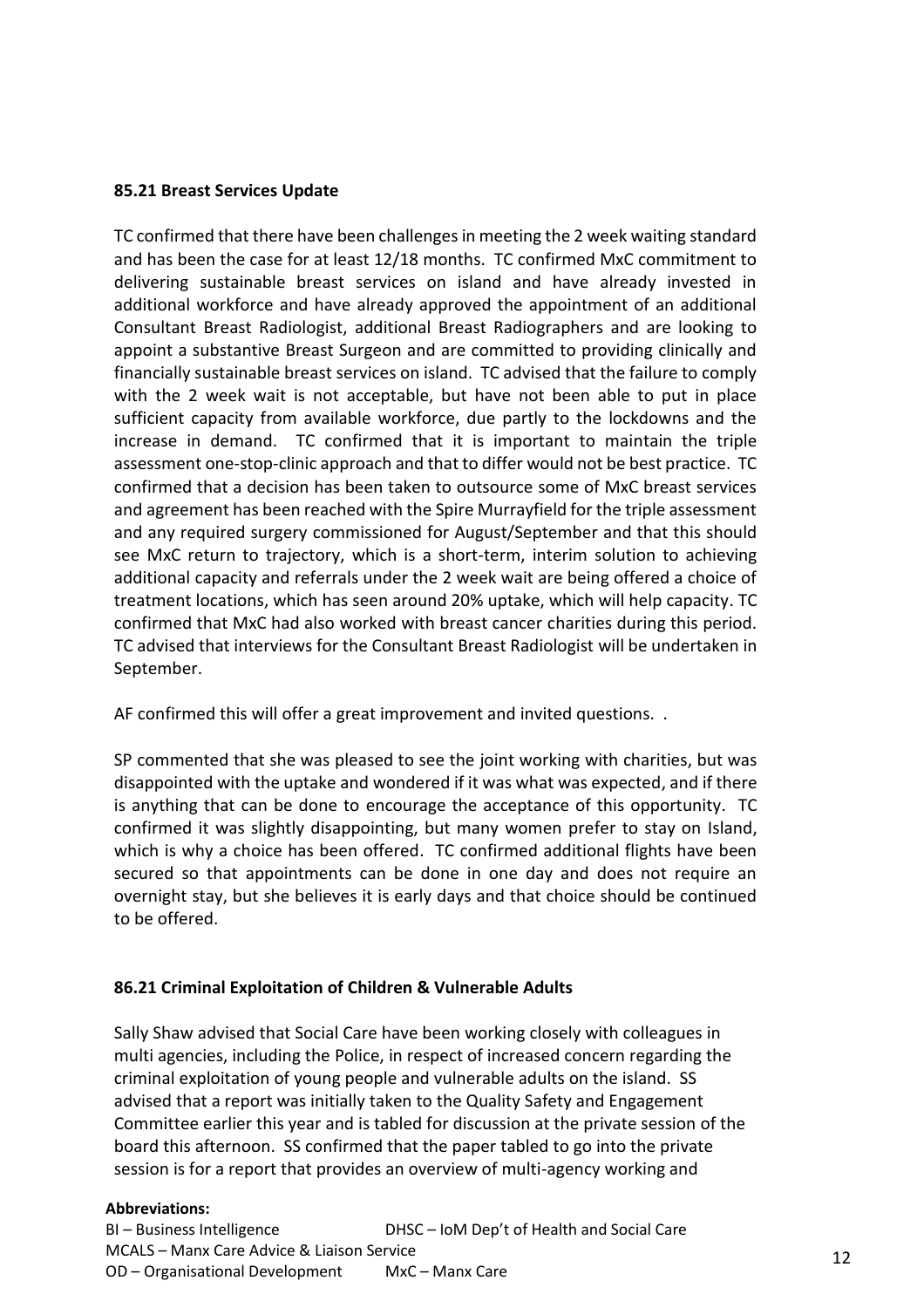planning to date and seeks to sight the Board on key issues in respect of the exploitation, the impact of that exploitation and the service needs and the responses to date.

SS advised that the issue is a concern for all agencies involved and the raising of this in brief in this public session is to offer and provide some assurance that this matter is high on everyone's agenda and has been fully escalated within the Manx Care Board.

**The Chair thanked SS for her report and advised that the further discussions planned for the private session are as a result of confidentiality issues.** 

#### **87.21 Workforce and Culture Update**

A report had been circulated in advance of the meeting. AC advised that this piece of work feeds into the Required Outcome of Creating a Positive Working Culture and that this was not done in isolation, but with staff, management and other experts within Human Resources and has been the subject of discussion at some of the Consultative Committees. AC advised that it should be recognised that there is a strong desire from some staff representatives to be involved in this and AC advised that this is an area that she needs to progress.

**The Chair thanked AC for her report and confirmed that routine updates will be provided at future Board meetings. AC**

#### **88.21 Draft Budget 2022/23 Update**

AF invited JL to provide a verbal update report on the 22/23 budget. JL advised that formal notification has now been received from Treasury this week which confirmed assumptions that the budget submissions for the 22/23 financial year will need to be submitted to Treasury by the  $27<sup>th</sup>$  August. JL advised that this presents a number of challenges in that the Manx Care organisation still in its infancy, understanding exactly what is in the baseline and what our services look like, with DHSC continuing to work through what they want the service to be in 22/23. JL confirmed that as discussed previously with the Board and in conjunction with colleagues at the DHSC, a pragmatic approach is being adopted in that we are continuing with what we are doing with no projected major changes to service delivery unless fully articulated by DHSC. JL advised that MxC continue to work closely with DHSC colleagues to formulate the budget, meeting weekly and confirmed that there are a number of Business Cases being reviewed at present, where additional funding is being sought. JL advised that work is on track, although challenging to pull this together for the 27 August deadline. JL confirmed that whilst this is scheduled for further discussion at this afternoon's private session, the Board are to meet again on 16 August specifically to discuss the draft budget.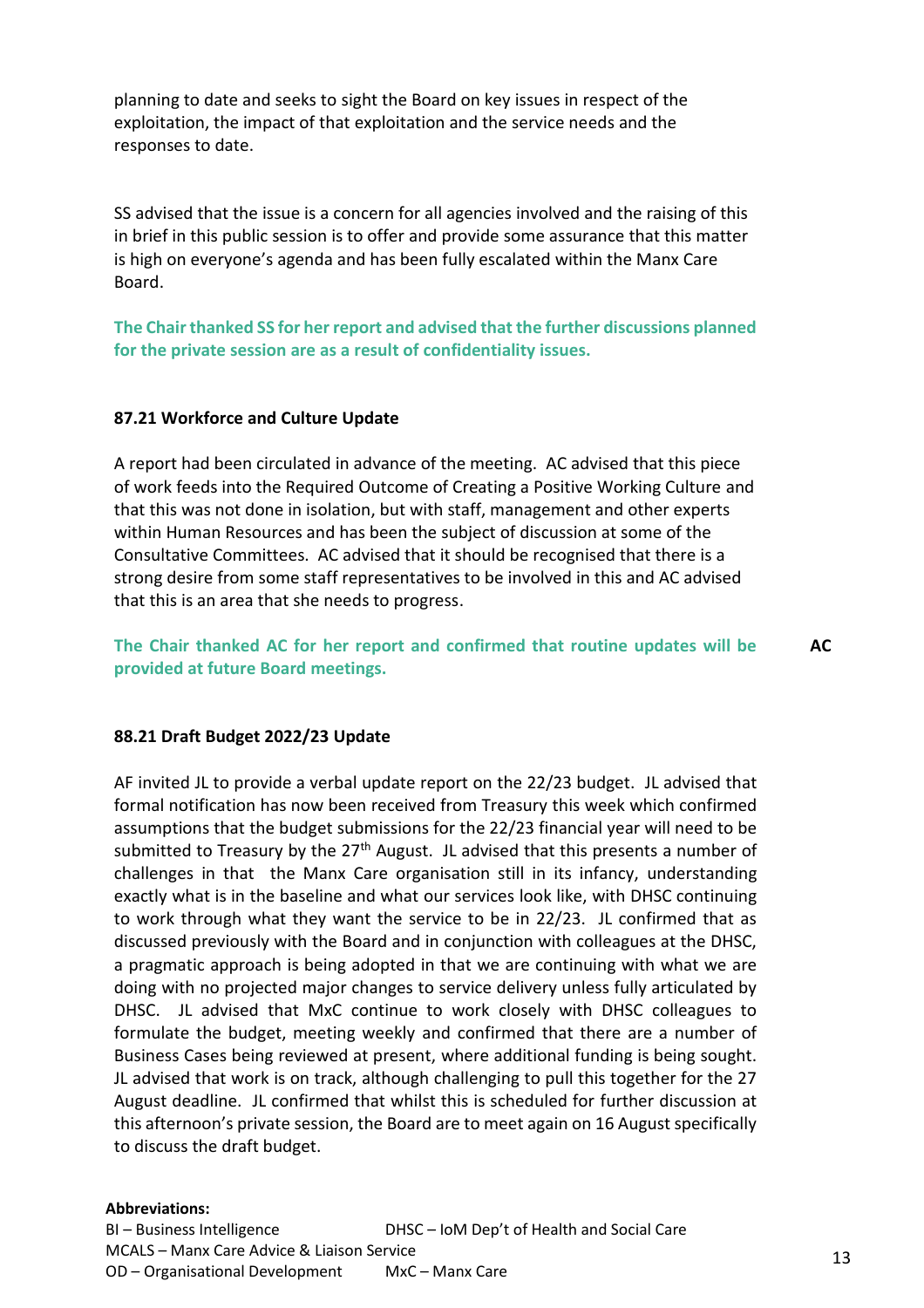## **89.21 Finance Report – May 2021 (M2)**

JL advised that particular financial pressure continues to be experienced and that this is expected to continue for the year. JL advised that the Management Accounts do contain some Covid spend where no formal approval for Treasury funding has yet been given, and whilst work is underway to get this signed off, JL confirmed that until that time, these figures must be maintained as actuals. JL highlighted that the Private Patients Unit has not opened, as was forecast this year and has resulted in a loss of income. JL advised that whilst there are plans to mitigate this loss, these are limited in that the Private Patients Unit does form part of the Covid Escalation/Outbreak process and that JL and OR are working closely to manage this. JL confirmed that there are also pressures around the use of locum/bank staff and whilst this will be discussed in more detail under the Cost Improvement Programme, essentially attempts are being made to fill vacancies from substantive staff rather than using bank/locum staff, which should reduce the pressure.

TC commented that the report raises a couple of areas that the Board/FPC may wish to look at in more detail, the first being the income line in the Accounts for the Private Patients Unit. TC advised that if the Unit had opened, expenditure would have been incurred and enquired whether the netted off figure for this was known. JL confirmed that this would have netted out at £0.8 m. TC also commented on the previous Business Cases which had been written around Covid response, and that as MxC are clearly now undertaking far more testing and swabbing, these would need resetting. TC also commented that another area of particular pressure is that of annual leave entitlement, which is much higher this year with staff having carried forward the previous years' leave and that filling this need with costly agency/locum staff would drive that operational cost pressure. JL confirmed that some additional funding for this has been received from Treasury which is being released monthly and whilst may not match that being taken out, would mitigate the loss, although there are challenges around measuring this factor.

JL advised that Covid response funding was agreed with Treasury at the beginning of this year, but that is now virtually exhausted. JL confirmed that she is working with the Director of Operations to prepare fund requests to ensure this funding is sustained for as long as is needed.

AF advised that as the report pertains to M2, whether in future there is the possibility of bringing the previous months report to the Board, rather than one for 2 months previous. JL confirmed that the team are working to bring forward that reporting, but there are challenges around the shared services function provided by Treasury in terms of timing. JL advised that they are also trying to build into the process time for active discussions with budget holders, something that has not been done previously, so that they understand what is happening rather than just reporting numbers. JL hoped that more up to date reporting could be achieved before the end of the financial year.

NW asked if JL could expand on the possibility of building in contingency funds/reserves, in addition to the CIP, highlighting the example of high cost

#### **Abbreviations:**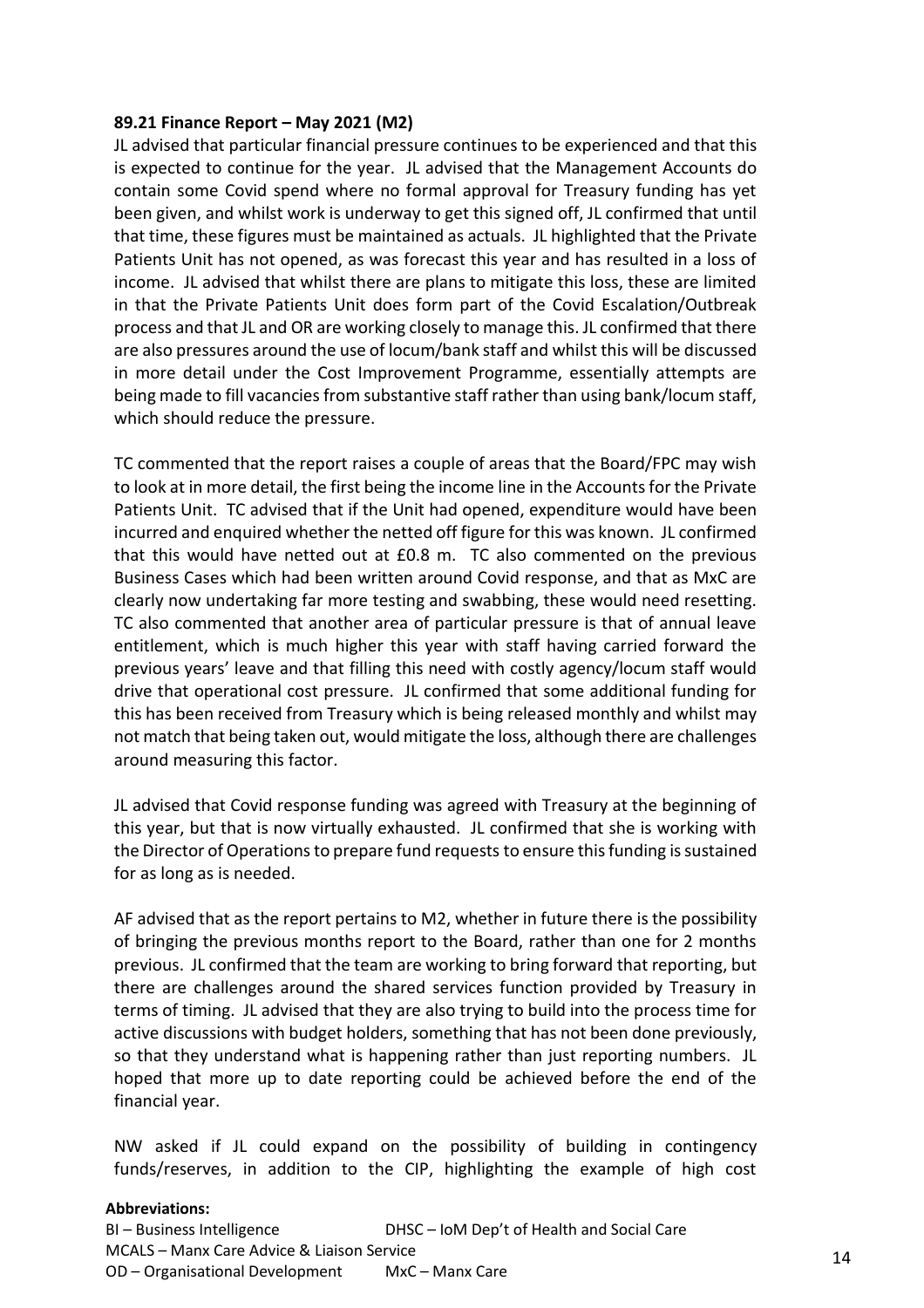treatments where some good modelling has been undertaken. JL confirmed that we do have a contingency built into the figures, this has already been fully allocated against known funding requirements so there is no free contingency, however at the half year point, JL confirmed that a review would be undertaken to determine if these were still required or if allocated funds could be released and reassigned. JL advised that part of our forecast does include known high cost treatment, but as this can have an impact on our funding, some modelling has been undertaken to determine if we can generate some way of funding this on an on-going basis, by feeding into a "pot" over time and which can be accessed when needed, as the timing in these cases is invariably very difficult to predict and to mitigate for.

NW commented that this would represent a significant change, as whilst historically Business Cases have been written for additional funding, this is part of the MxC ethos to be good financial citizens and not keep returning with additional funding requests.

# **90.21 CIP Update**

JL advised the Board that the Cost Improvement Programme represents a huge part of our ability to deliver our financial target in this year. JL advised that we are progressing through this, the initial stage has been completed and the main report from MIAA, Consultants completed, she confirmed that the intensive operationalization and acceleration of delivery phase of the programme had now commenced with "kick-off" meetings held with each of the areas identified. JL advised that as part of the initial discussions many areas had been identified, some would be achieved quickly, others were longer term and some required structural change, but it was decided to concentrate on those easier targets in Year 1 as it was only a partial year, focussing on the more difficult areas in Years 2 and 3. JL confirmed that currently a review is underway to determine what is actually achievable and putting in governance around that and targeted operational hands-on support to allow that programme to get going, a different approach to previous CIP programmes.

JL confirmed that MIAA have been engaged to provide that support for each one of the workstreams and she advised that all bar one of the initial meetings have already been held and has been surprised by the enthusiasm for the programme and the recognition of the amount of work that needs to be done. JL advised that the Management Accounts are not forecasting actual cash savings from this programme until the second half of the year, to allow the governance and the structure around this to take place. JL commented that this is not a one-off exercise but embedding a way of working and using our resources more efficiently and if further savings are made in addition to the CIP, these will be reinvested. JL confirmed that the CIP is not just finance driven but putting in efficiency and using our resources more wisely and that we are only looking at things that can be sustained and that promote quality and equality of access.

KK commented that throughout the presentations given to Non Executive Directors on the preceding day, the enthusiasm for the CIP programme had been very evident.

VW applauded the approach taken to implementing the CIP but commented that although the key areas at present do not promote the fear factor, she will monitor this in forthcoming years. VW did ask for clarification on the Stoma Appliances and the unresolved clinical issues. JL confirmed that the issue is never to remove an item for the patient to be advised that they cannot be given it, so if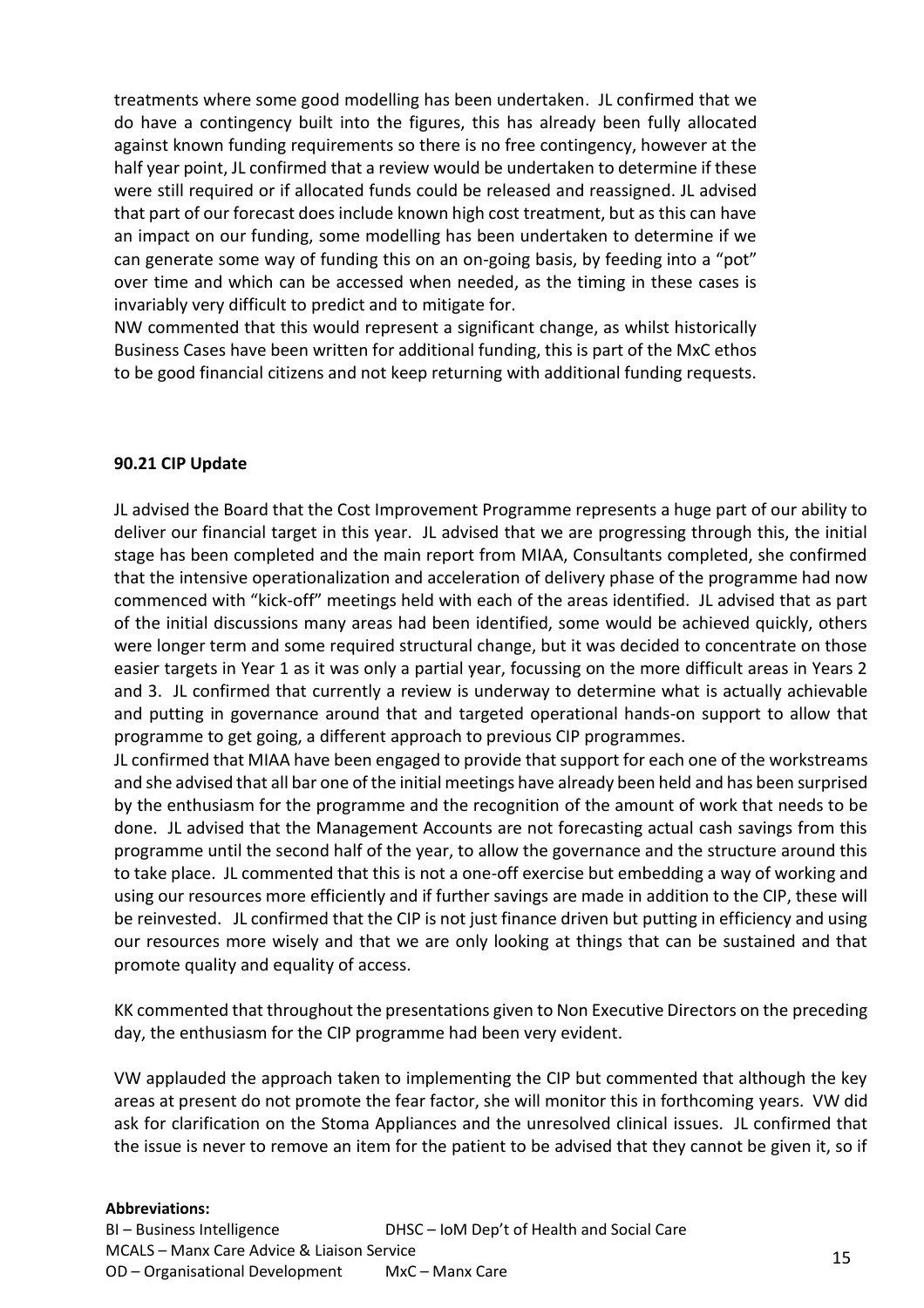the patient requires it they are prescribed it. VW confirmed she would seek further clarification away from the meeting with SA.

AG thanked JL for the report and commented that approximately 1/3 of the overall cost savings were targeted at Pharmacy and that if investment is not made first, then savings cannot be released. AG advised that as far as the Primary Care Medicines are concerned with GP prescribing, some resistance may be met to some of the changes and we should therefore be cautious about achieving this saving. As far as Secondary Care Medicines are concerned, AG commented that we should be cautious about restricting some of the drug choices in Secondary Care and feels that the estimated saving may be slightly over-egged and that we should monitor progress.

JL confirmed that we have been conservative with all our estimates. Rather than removing drugs from the Pharmacy team, they are keen to put in place policies about the prescribing of a drug when it is appropriate to use only, rather than removal. SA commented that this is Medicines Optimisation rather than CIP and it should be seen as giving the right care to the patient, it is about quality and not about the savings.

JL commented that the CIP is not as mature as it could have been but we are looking to achieve long term financial sustainability, underpinned by good clinical engagement.

# **91.21 Any Other Business with Prior Agreement of the Chair**

There was no further business to consider, the Chairman invited questions from members of the public commencing with those already submitted.

**Daniel Feldman - Pfizer**. NICE published new guidance on atrial fibrillation, NG196 on 27th April which includes the following recommendation. "For people that are already established and stable on the Vitamin K antagonist, the Committee agreed that the benefits of changing to a direct acting anti-coagulant need to be discussed, therefore the risks and benefits of changing medication, the persons time in therapeutic range and the persons preferences should be explored at their next routine appointment.

Question 1 – Does MxC have a general process to ensure that applicable NICE guidance is implemented?

Question 2 – Can you give an assurance that the above recommendation will be carried out?

SA confirmed that since that question has come in, discussions have taken place with primary and secondary care clinicians concerning the new NICE guidelines and is happy to report that the NICE guidelines underpin the care that our residents on the Isle of Man are already receiving and that he is unable to comment on specific drug usage in this public forum bearing in mind the question has been posed by a representative of a particular drug manufacturer.

**Mr Simon Mann (SM)** – Question 1 – I notice that MxC Board does have some Committees, but I cannot see a Committee for Property and Project Development. Given that it can take sometimes many years for consultation, planning , procurement, construction and commissioning all future projects should already be in Committee discussion and moving to consultation. There is no apparent sign of this and valuable time is being wasted. I would like to see this position subject to a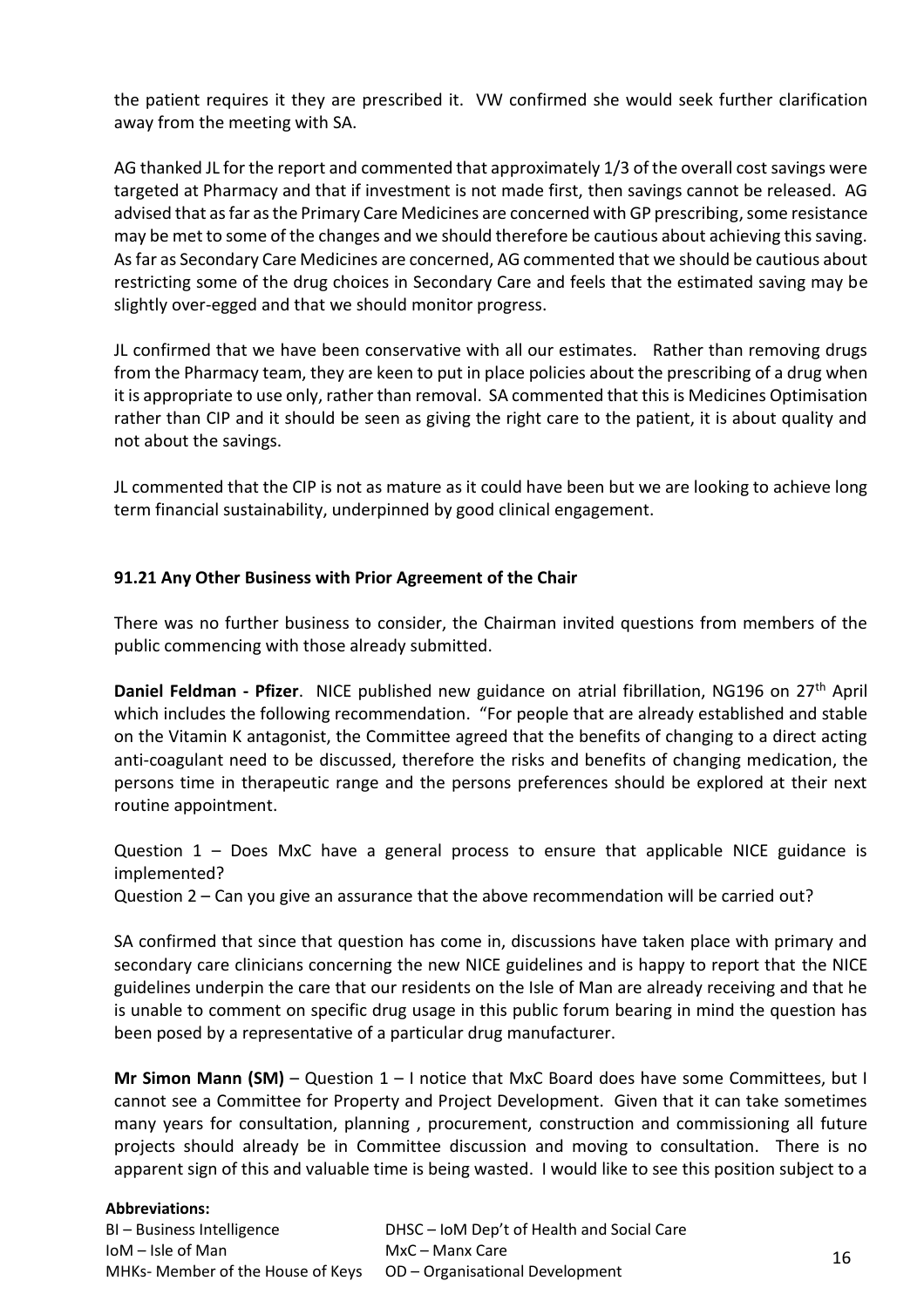question at a forthcoming meeting. I fully appreciate funding is not there, but the strategic property assessment is not there either. I also note that there has apparently been no strategic evaluation over property ownership of the entire Manx Care estate particularly where existing Trusts Leases and Freeholds are concerned. This is crucial to any future development.

BS confirmed that a review is presently being undertaken by Ernst & Young for all property throughout Government and the value and condition of that property. BC also confirmed that as far as strategic direction is concerned and the future developments they are already in train and are listed in the pink book with the planned capital investment for the future. BS confirmed all property remains the property of the Department of Health and Social Care. AF confirmed we did have to go through a thorough list of the leases, freeholds and assets when MxC was created so that we were clear what they all were so they were scrutinised at the time.

SM commented that it would seem that in effect the new organisation has been left with a complete inability to progress if you cannot even plan what to do with one of your building and at this stage 4 months has already been lost. SM commented that this matter needed to be put back to the Department as they are clinging on to their assets, and not providing enough funding for the new organisation to be able to do the job in hand. SM advised that the situation on island is dire, highlighted by the patient story presented earlier, of which there are probably many similar cases across the island. SM advised that this should be seen as a wakeup call and an indication of the massive amount of work that needs to be done.

AF commented that MxC are not helpless in relation to property, but there are various hoops to go through to get things done. MxC are however able to create new investments or buy and sell land, but cannot do this themselves and need to go through Treasury and the DHS,C and with regard to the points raised regarding budgets, MxC are trying to save money initially to fund the developments we need. SM asked the Board to note that there are extreme difficulties in gaining access to GPs in the North although he appreciates that there is probably little MxC can do. AF confirmed that this is a separate issue and one that cannot readily be answered in this forum, but will certainly look into the specifics and frequency of occurrence.

Question 2 – At the end of the month, MxC will have cost the taxpayer an additional £1m in extra administration since it came into being. Can you please ensure that at the July meeting there is a clear summary of what has been delivered and any improvements made for that money. Mrs Cope and Mr Foster have indicated to me that they have not yet spent that money but the monthly costs of MxC breaks down to £250k per month for the first year, so possibly an up to date financial statement would be helpful for the meeting.

JL commented that she believes the funding referred to is the Transformation Fund of £1m that was to establish MxC. She advised that only about 1/3 has been spent, as not all posts have been filled.

AF advised that during the course of the Board meeting, the reports provided by the various Committees confirm what has been delivered.

Question 3 – Who has visited Ramsey Group Practice and Ramsey & District Cottage Hospital in the last 4 months ?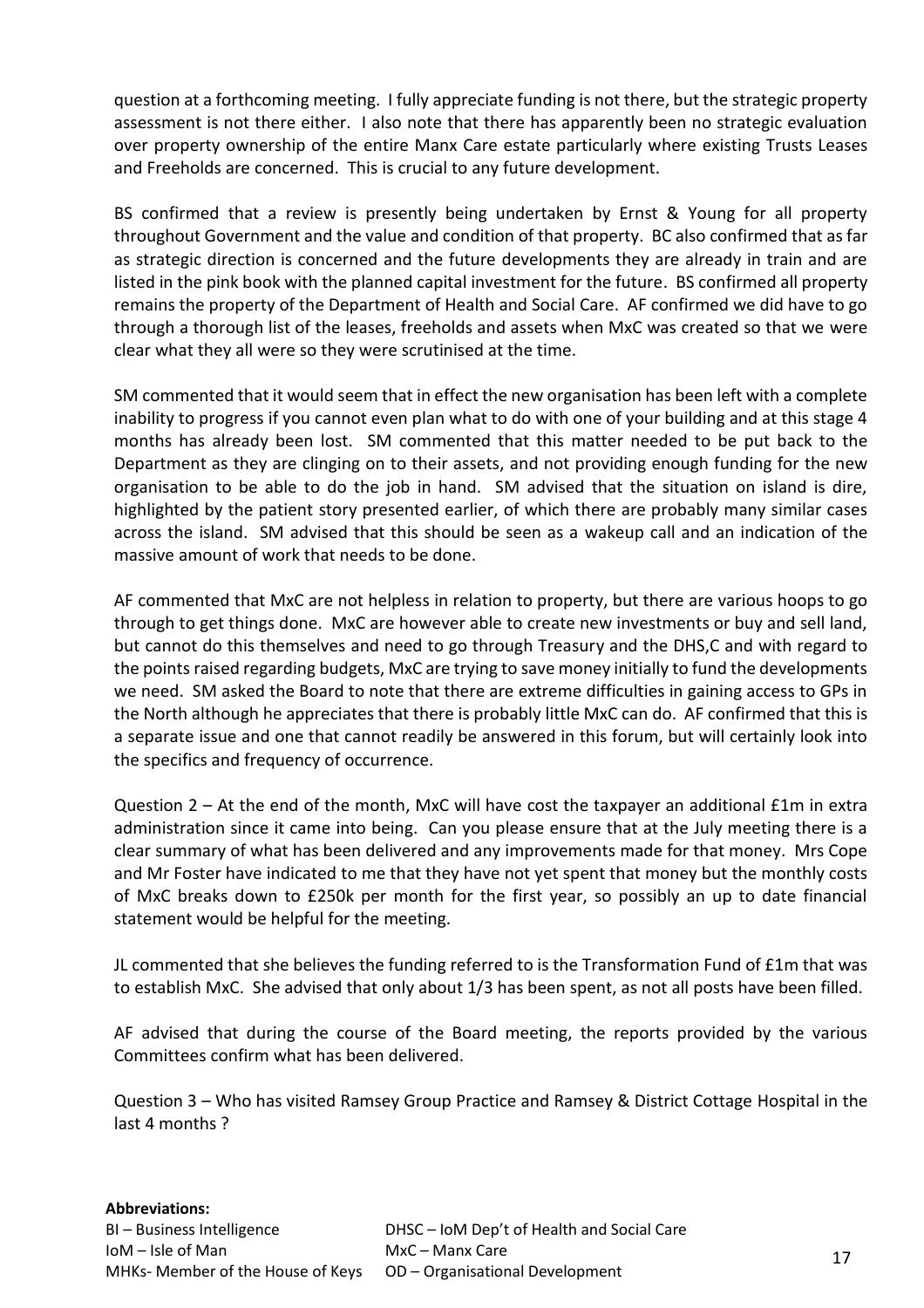TC advised that visibility across all sites is extremely important to both herself and the Executive team and that she spends typically one day a week in Ramsey and meets GPs and staff there and can confirm that other members of the Executive do likewise and base themselves in Ramsey periodically.

VW advised that just yesterday she went to RDCH and took photos of the new signage there, but feels that such visits have been hampered by the Covid restrictions.

Question 4 – Similar to Question 3 above, but referred to visiting Nobles Hospital and other various outlying buildings.

TC confirmed that she has made a point of visiting all teams and service areas including Community teams and that both she and the Executive team are very cognisant of the need to get across all sites.

SM asked if it would be possible to arrange for the Executive Team to go on a fact finding trip and visit these places first hand. AF confirmed that was in hand and indeed the intention to do this as soon as possible.

# **Questions from Manx Care Patient**

Question 1 -Why has Ward 12 been taken over for acute Medical admissions?

Question 2 – Are there more patients with life threatening conditions than those that require urgent surgery?

Question 3 - Why are there not areas allocated to carry out surgery for patients in constant pain and in need of surgery?

Question 4 – Why are operations not allowed on a reduced scale to ease the backlog?

OR advised that MxC have managed to keep the elective orthopaedic surgery programme going since April, when the last lockdown ended and that this had been done without any cancellations having to be made. However last weekend saw a significant rise in the level of Medical patients needing to be admitted and Ward 12 had to be used for medical admissions to accommodate that increase. Ward 12 is normally used for elective orthopaedic admissions, however as these patients are more prone to hospital based infections, if the ward is used for medical admissions, the elective orthopaedic programme has to be cancelled for a week after to avoid any risk of cross infection. OR confirmed that due to the ongoing Covid issues, Ward 12 has had to be kept as a medical ward, meaning that 3 weeks have been lost from the elective orthopaedic programme.

OR confirmed that MxC have 79 beds allocated for medical patients, but currently have 125 medical patients.

OR advised there is also the need for emergency surgery to take priority and there have been issues with discharges to nursing homes being delayed following both the closure of the Corrin Home and reduced staffing levels due to Covid, however with the opening of the Silverdale Care Home in August, this should provide some additional capacity.

AF thanked OR for his response